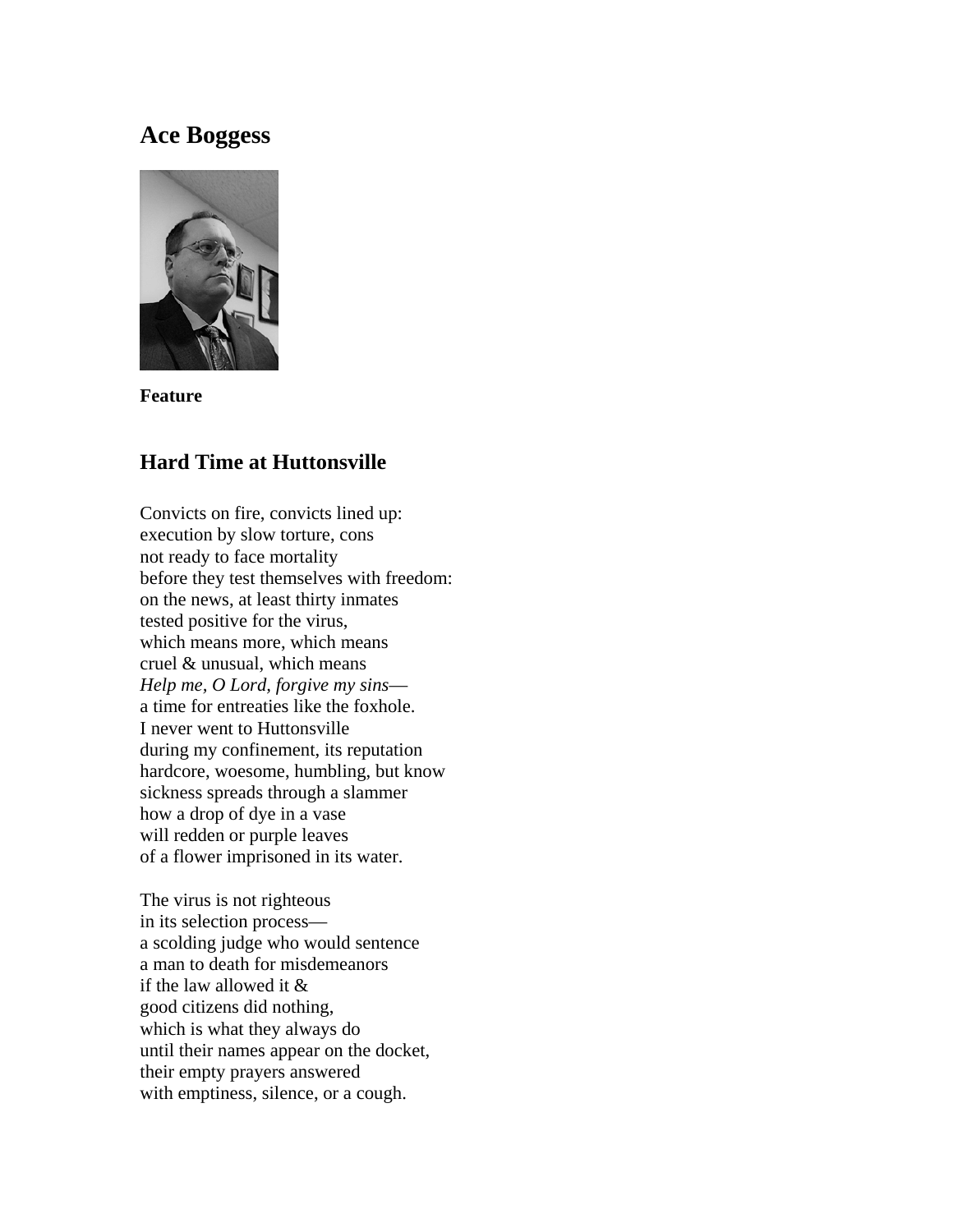## **One Hundred Thousand**

The exact number (generalization for an existential logic problem), according to Pirandello, of people who would know a different version of me, & by extension, one another.

Again, per Pirandello, each has reached a *No One* phase. Who were they when the *One* applied? Now dead, now dead. & the news goes on, & the number

rises to something less symmetrical. Who were they that I did not meet them & craft their crooked noses in my thoughts, find them other than they thought themselves?

Could do that from here, I guess. This one lived by his ring finger. That one couldn't dance to save her life. Stories upon stories. Fantasies. Philosophies of nothing & the moon

# *Down for the Count*

Riots in Minneapolis. Riots in Atlanta. Riots in Los Angeles.

Virus lurks still inside the skin of many.

Killer cops deserve to see the other side of a cell like choosing art looking only at the back.

Virus lurks still inside the skin of many.

I'm stuck inside my head, chronicler of moments,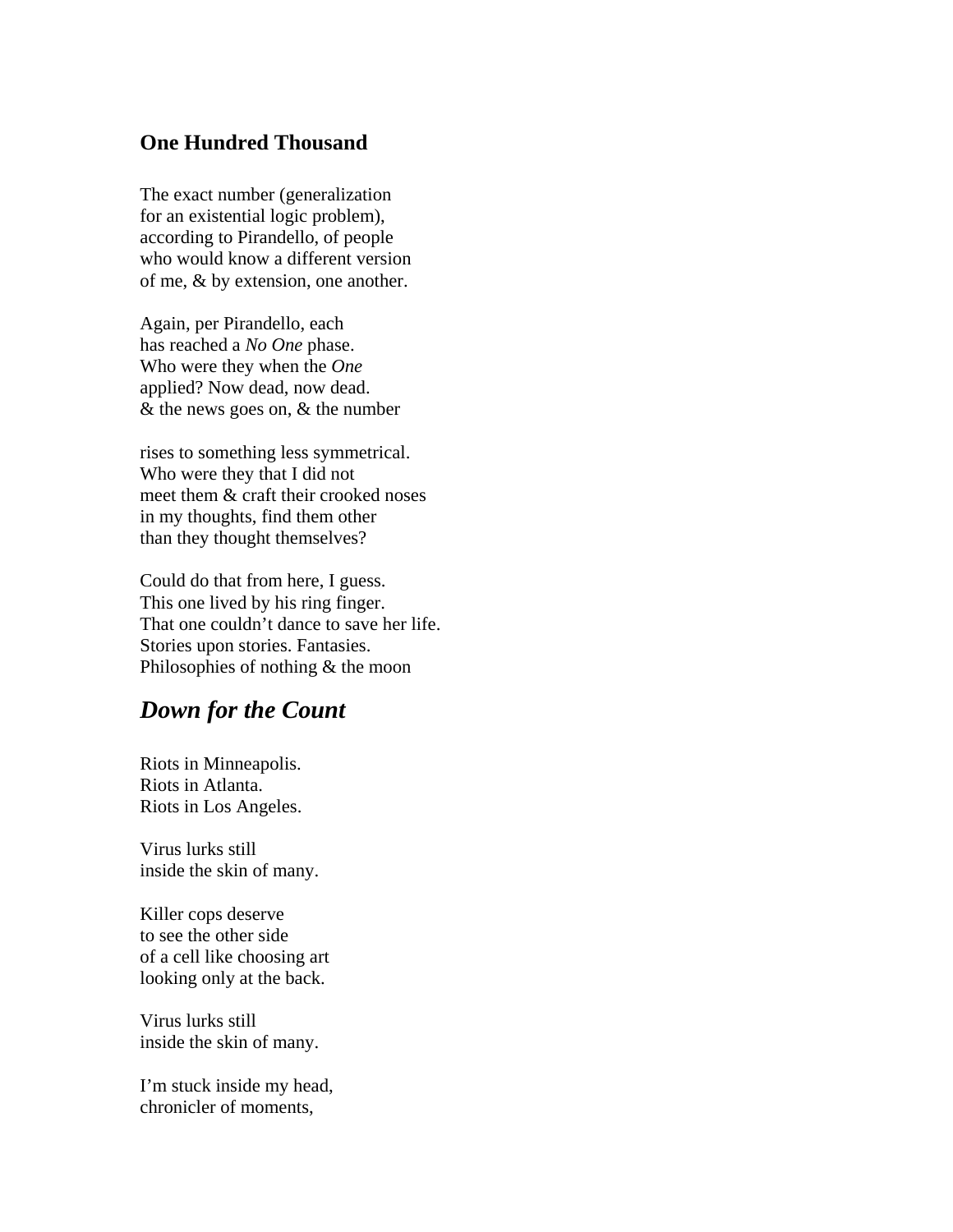meanings. Last night, I watched the news. This morning: shopping.

Fear is the heavyweight champion of the world.

Virus lurks still inside fragile bones of my glass jaw.

#### **2020**

You've been a curmudgeon shouting from his doorway for us to get off his property while we're nearly halfway up the drive.

Almost promised us World War III at first, missiles flying to & from Iran.

Then, the virus. Days hiding in our homes like tourists in our own existences, with even the young having mid-life crises.

The President suggested injecting UV light & industrial cleaners, & that was worth a laugh until it wasn't.

Now: cities aflame by night, sacked by the righteous sharing their rage.

I, from my mountain, watch the world burn, unable to offer a healing flower or assurances we won't drink this vintage

again in 2021, or whatever other years remain in our depressed, unholy, post-traumatic lives.